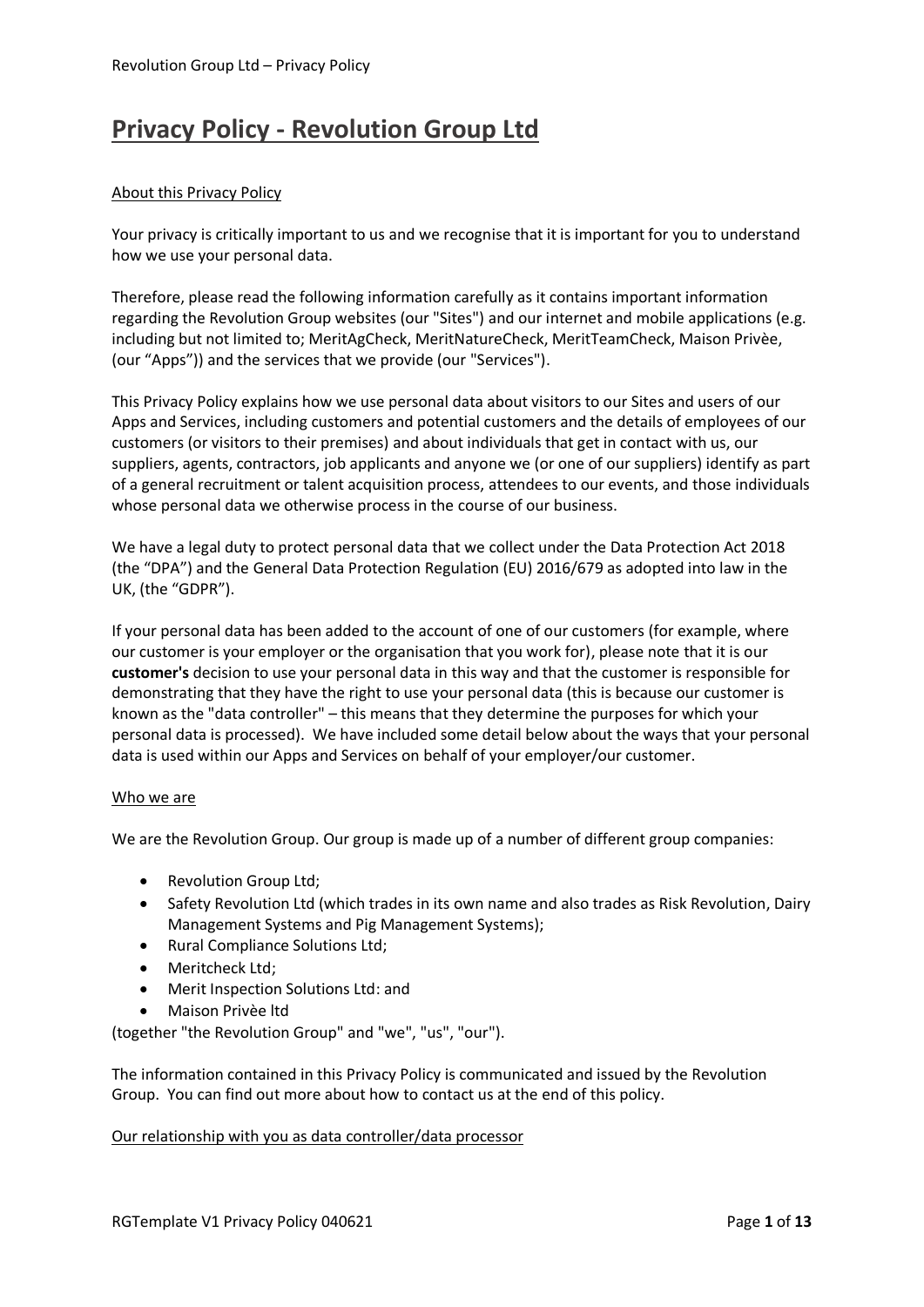As the Revolution Group is five distinct corporate entities, the identity of the data controller for your personal data will vary depending on your relationship with us.

**If you are a general visitor to our Sites**, for the purpose of the DPA and GDPR the data controller of your personal data (in other words, the organisation that determines how your personal data is used) will be the member of the Revolution Group that is responsible for the Site that you visit. For example, Safety Revolution Ltd is responsible for both the "Safety Revolution" and "Risk Revolution" websites.

Where your personal data is processed by us **in relation to one of our Apps or our Services**, depending on the Service and the App we may be a data controller or a data processor for your personal data.

If you use one of our Apps or our Services in connection with an agreement that we have with you directly as a consumer, the Revolution Group company that you contract with will be the data controller.

If you use one of our Apps or our Services in connection with an agreement that we have with your employer, we will (in nearly all cases – see below) be acting as a data processor for your personal data and your employer is the data controller.

When we are a data processor, we act on behalf your employer. A lot of the information in this privacy notice will still apply to you (in terms of the data that we process about you, where we get it from, who we share it with etc.) so you should read it even though you may also have been given similar information by your employer.

There are some instances when we provide our Apps and Services when we will be a data controller even though we are contracting with your employer. We have listed these Apps and Services out below alongside the relevant data controller for each App and Service:

| App/Service                             | Data controller       |
|-----------------------------------------|-----------------------|
| Maison Privèe (when we provide you with | Maison Privèe Ltd     |
| consultancy related services only)      |                       |
| H&S Consultancy and related Services    | Safety Revolution Ltd |

If **you contact one of the Revolution Group companies directly**, that Revolution Group company will be the data controller for the personal data that you provide during that correspondence and in any action taken by the Revolution Group company (such as dealing with your request) as a result.

You can find the contact details of each member of the Revolution Group in the 'How to contact us' section below.

Personal data we may collect from you and how we collect it

We may collect and use your personal data in a number of ways and for various purposes including:

# **When you register for an account, sign up or interact with our Apps and/or Services or otherwise purchase Services from us**

We collect personal data when you interact with our Apps and Services including when you sign up to our Services, download and register accounts for our Apps, provide personal data when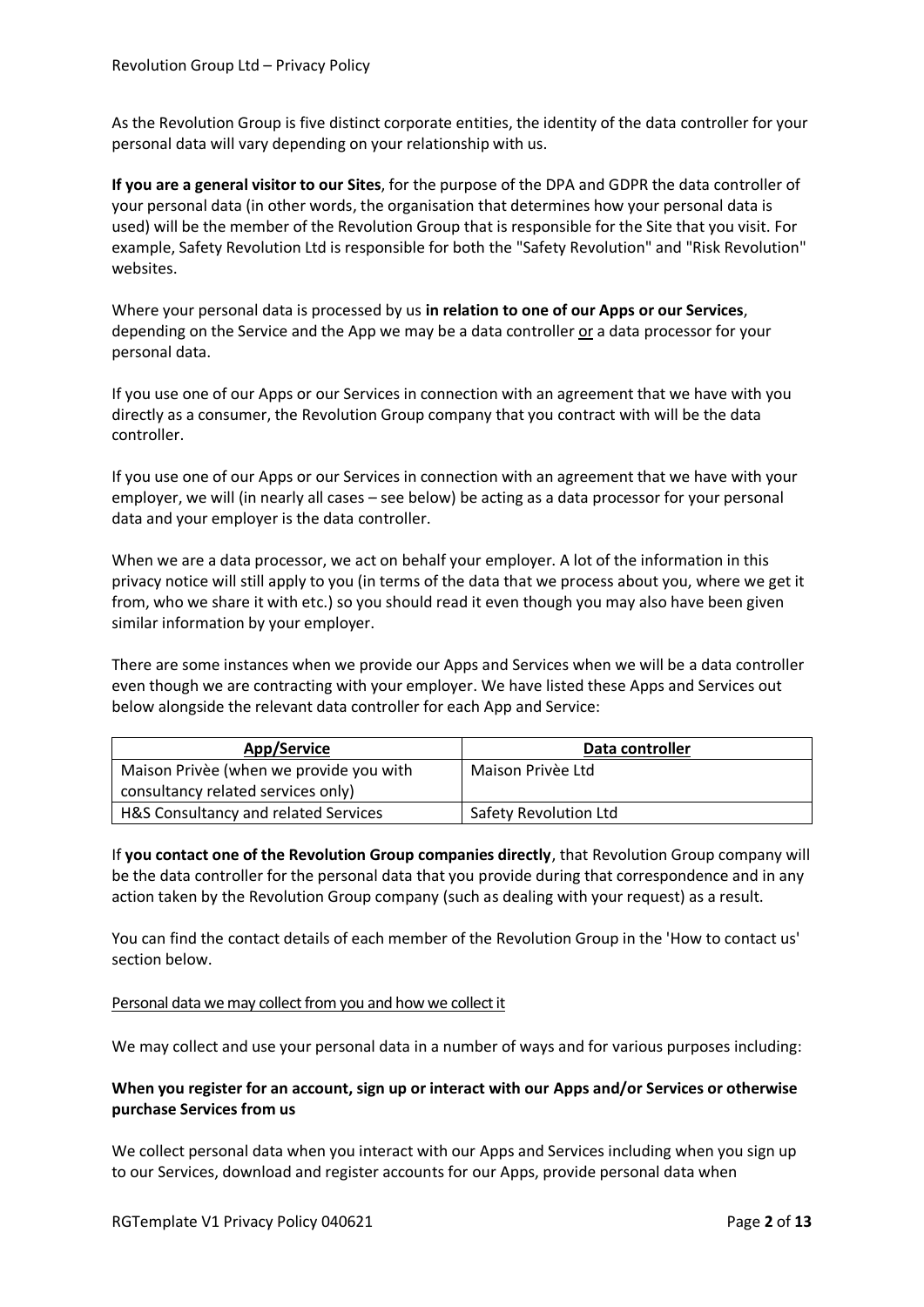interacting with our Apps and Services and make purchases (including processing payments) in relation to or via our Apps and Services.

This personal data may include; name and email address, phone number, date of birth, gender, mailing address, user name and password, location data (approximate location or with your consent precise location), health and wellbeing information, payment information, actions you have carried out (such as completing a check or a service on a piece of equipment, or reporting an issue), training that you have completed, your schedule/planned actions, your qualifications (including licences that you hold), details of your use of the Apps and Services (including use of reports), IP address, and any other personal data that you provide to us.

Please note, where you are a business user, unless we have said so in the 'Who we are' section above, your employer will be the data controller of the personal data that we process via your use of our Apps and Services.

You are not obligated to provide the personal data that we request but if you chose not to do so we may not be able to provide you with all functionality of our Apps and Services or respond to any queries you have.

# **When you visit our Sites:**

Like most website operators we collect, store and use certain personal data about you when you visit our Sites.

This personal data may include technical information, including the Internet protocol (IP) address used to connect your device to the Internet, your login information (if accessing an account with us), browser type and version, time zone setting, browser plug-in types and versions, device types, operating system, time and date of consent and platform.

It may also include information about your visit to our Sites, including the full Uniform Resource Locators (URL), clickstream to, through and from our site (including date and time), what you have viewed, searched for or purchased, page response times, download errors, length of visits to certain pages, page interaction information (such as scrolling, clicks, and mouse-overs) and methods used to browse our Sites.

This information is used by us to administer our Sites and for internal operations, including troubleshooting, data analysis, testing, research, statistical and survey purposes and for the control of illegal acts. We reserve the right to check these log files and data retroactively if there is reasonable suspicion of an illegal act due to concrete indications. We safeguard your interests by anonymising your IP address upon collection so that you are not identifiable.

We may collect this personal data using cookies and other technologies/identifiers such as device IDs, advertising IDs, location, IP addresses, HTML5 local storage essential and non-essential cookies. Browser cookies are used to ensure that websites and web based applications functions correctly, to distinguish you from other users of our Sites, Apps and Services, track visitors usage of web based services and websites and to remember your preferences. A cookie is a string of information that a website stores on a visitor's computer, and that the visitor's browser provides to the website each time the visitor returns. The Revolution Group provides a facility for website visitors to disable all non-essential cookies via a toolbar on its Sites.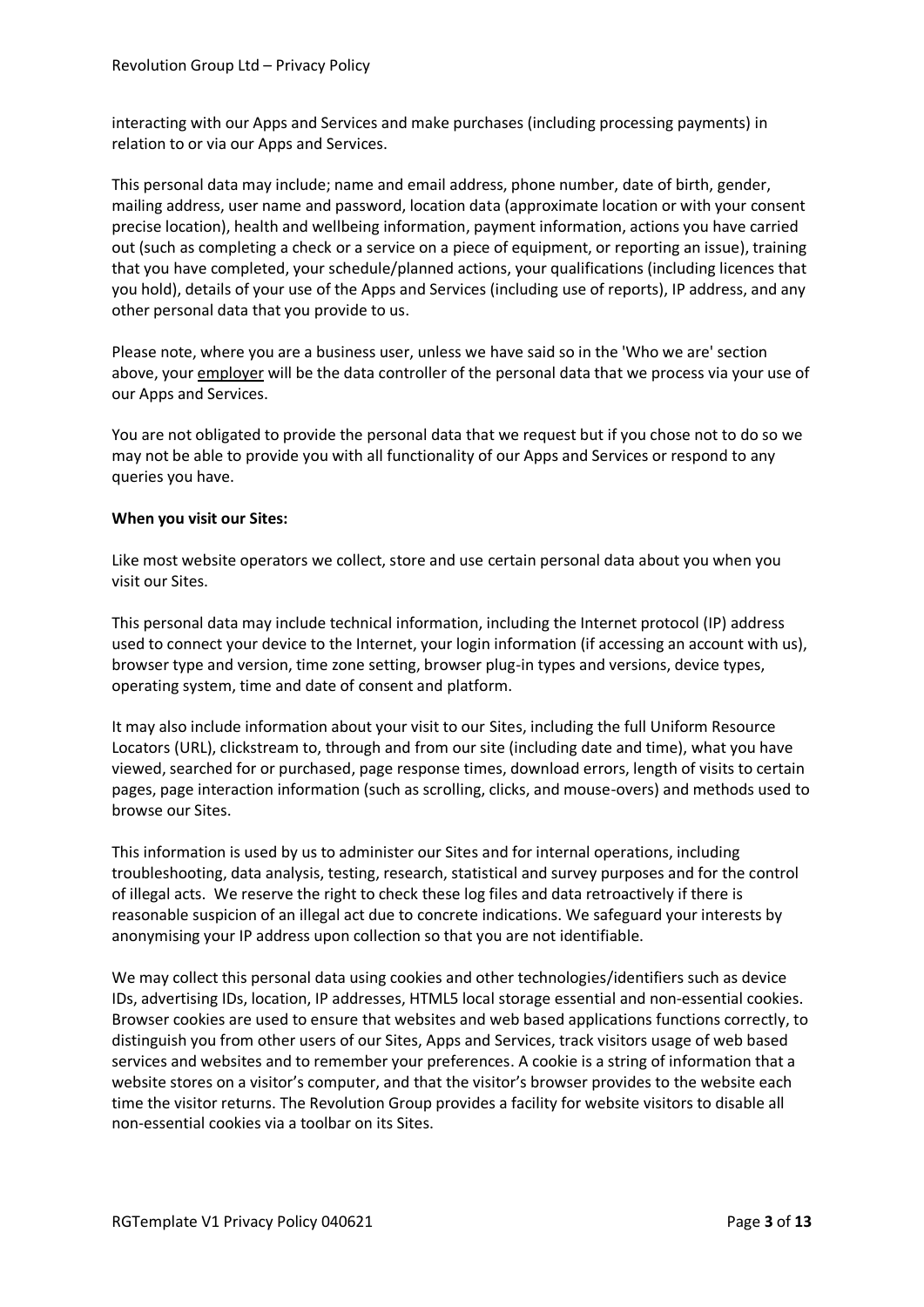We may collect anonymised technical data about your device when you use our Apps and Services. By using our Apps and Services you agree to us collecting and using technical information about the devices you use the Apps and Services on and related software, hardware and peripherals to improve our products and to provide services to you.

# **When you communicate with us or sign up for marketing materials and updates**

We collect personal data when you communicate with us, enquire about our Apps and Services (including at events), contact us by phone, email or through a Site enquiry form or via functionality within our Apps, sign up to receive marketing materials from us or update information by letter, email, text message, telephone or push notification.

We will collect the personal data that you give to us as part of these communications which may include your name, email address, telephone number, address and other information relating to your communication with us.

### **When you engage with or connect with us on our Sites and social media accounts**

We may collect your personal data when you interact with our online blogs, social media accounts (including Facebook, Instagram, LinkedIn and Twitter), leave a comment or a review on one of our Sites (where functionality allows). Subject to what you tell us you are happy for us to do, we may use this information for marketing purposes.

We may collect your social media handle and personal data on your social media account and the contents of your interaction with us when you mention or interact with us on social media.

Our online forums and social media accounts are public and we therefore advise that you consider carefully the decision of what information and content you wish to disclose.

#### **When you enquire about or attend one of our events**

If you enquire about or sign up to one of our events we will collect the details that you provide to us as part of your enquiry or the sign-up process.

Subject to what you tell us you are happy for us to do, we may use this information to contact you after the event for marketing purposes.

#### **When you connect with us through social media**

You may choose to enable, login to, sign onto or link to our Apps or Services and associated accounts through your various social media or social networking services ("SNS"). If you connect your SNS with any of our Apps and Services we may collect personal data you have provided the SNS, with your consent, which is permitted under the specific SNS terms of use. You should adjust your SNS privacy settings if you do not want to provide us this data.

#### **When you give us permission to collect location data**

Certain Apps and Services will, where you have permitted them to do so, collect and make use of location data sent from your devices whilst you are using the Apps. Certain Apps will also collect location data in the background even when you don't have the Apps open (for example if you start recording a session via an App that uses location data, your location data will be collected for the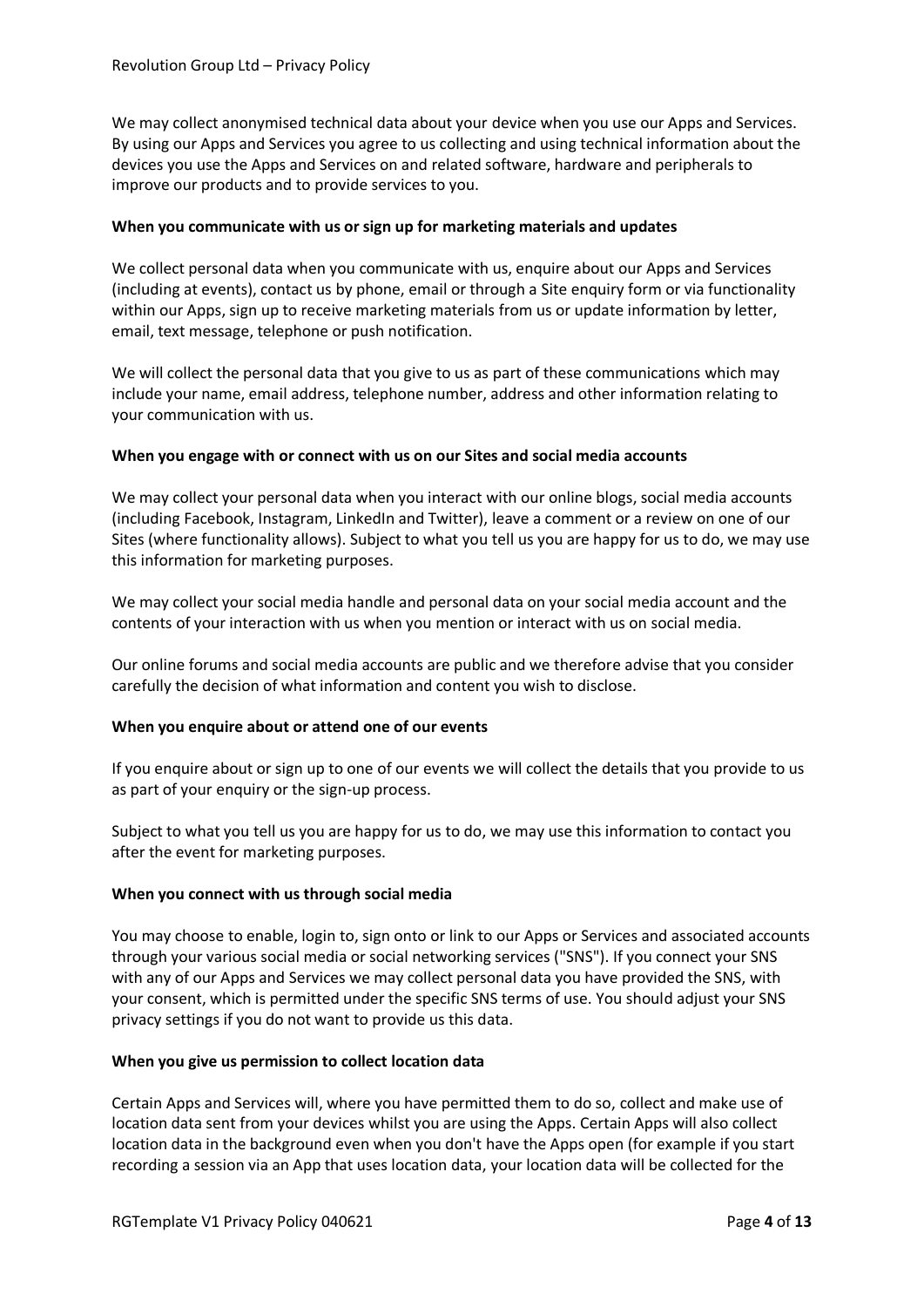duration of that session even if your phone screen is idle or if you are interacting with your phone in other ways). If you aren't happy with this, you can turn off this functionality at any time by turning off the location services settings on your device. You can turn location services off, however some features of our Apps and Services require location services in order to operate fully. If you choose not to provide this information, certain Apps and Services features may be unavailable or not function properly. Location data may be used to display and record your live location and movement.

We will only ever be a data processor for the location data collected by our Apps and Services. Your employer will be the data controller for this data. We may however use this location data in an aggregated form (i.e. so we can't identify you) for our own purposes. We discuss this in more detail in the 'How we use your personal data and what are our justifications for doing so' section below.

# **When you enter one of our competitions or promotions or complete a customer or user satisfaction survey**

We will process the personal data that you provide to us as part of the competition or promotion or in the satisfaction survey. This may include your name, photo (or other content that you upload) and contact details and your opinions on our Apps and Services (in satisfaction surveys).

# **When you apply for a job**

If you apply for a position with the Revolution Group or we receive your information in connection with a potential role within the Revolution Group, we may use your personal data to contact you and evaluate your application.

This personal data may include your CV and other information made available on professional platforms such as LinkedIn and any other information you provide to us as part of the process.

# **Personal data we receive from other sources**

If you are the account holder or are one of our customers, we may also collect the personal data of your employees or contractors that you add to your account ("Added User Data"). For example, if you have uploaded information about an accident one of your employees has had at work, or a particular driving licence classification one of your employees has achieved, you can identify personal information about that employee and you will be providing us with their personal data. **It is your responsibility to comply with all applicable data protection legislation and to notify all of your employees, or any third party whose personal data is added to your account in advance about the collection of their personal data in this way**. If they have any further questions about how their personal data may be used by us, you should direct them to your own privacy policy for information about how you use their personal data. You should also direct them to this Privacy Policy for information on how we use their personal data. We shall not be liable in any way for any claims brought against you (or us) by any individual whose personal data you have added to an account, related to any infringement of applicable data protection legislation. You are responsible for ensuring that you are entitled to provide us with the Added User Data (including by notifying the individuals concerned that you will be adding their personal data to your account) and that we are entitled to use the Added User Data in order to provide you with the functionality of the relevant Apps or Services.

How we use your personal data and what are our justifications for doing so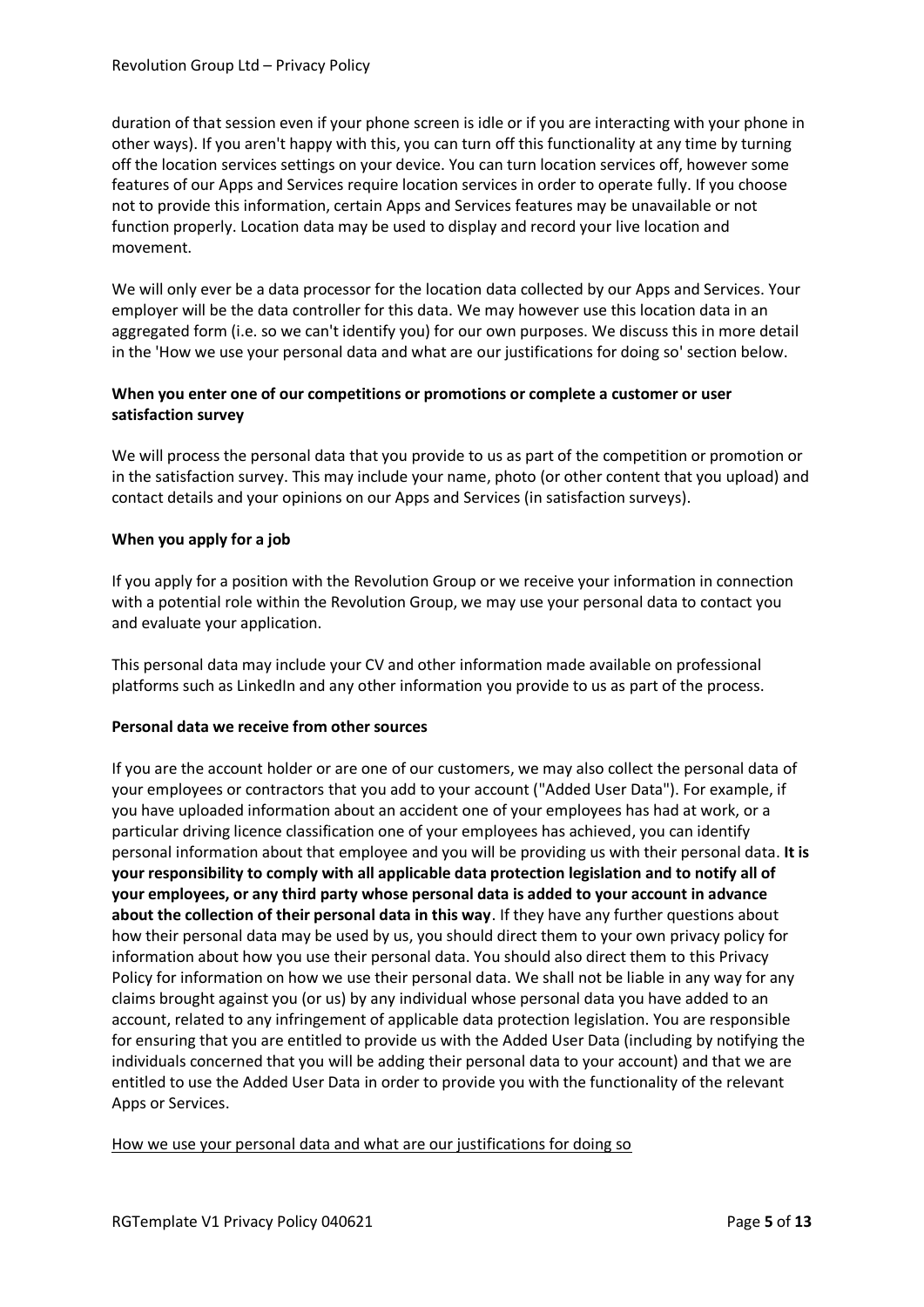Whenever we use your personal data, we need to make sure that we have established a valid legal justification (known as a "lawful basis") for that use of data. We have described the ways that we use your data and the associated lawful basis below.

| How and why we use your personal data                                                                                                                                                                                                                                                                                                                                                                                                                                                                                                                                                                                                                                                                                                                                                                                                                                                                                                                                                                                                                    | What is our legal justification for processing your                                                                                                                                                                                                                                                                                                                                                                                                                                                                                                                                                                           |
|----------------------------------------------------------------------------------------------------------------------------------------------------------------------------------------------------------------------------------------------------------------------------------------------------------------------------------------------------------------------------------------------------------------------------------------------------------------------------------------------------------------------------------------------------------------------------------------------------------------------------------------------------------------------------------------------------------------------------------------------------------------------------------------------------------------------------------------------------------------------------------------------------------------------------------------------------------------------------------------------------------------------------------------------------------|-------------------------------------------------------------------------------------------------------------------------------------------------------------------------------------------------------------------------------------------------------------------------------------------------------------------------------------------------------------------------------------------------------------------------------------------------------------------------------------------------------------------------------------------------------------------------------------------------------------------------------|
|                                                                                                                                                                                                                                                                                                                                                                                                                                                                                                                                                                                                                                                                                                                                                                                                                                                                                                                                                                                                                                                          | personal data                                                                                                                                                                                                                                                                                                                                                                                                                                                                                                                                                                                                                 |
| To carry out our obligations arising from any<br>contractual agreement with you (or your<br>employer) and to provide you with the<br>information and Apps or Services (including<br>our events) that you request. These may<br>include providing the Apps and Services you<br>request from us, responding to your queries<br>in relation to Apps and Services, managing<br>your account with us and the provision of<br>services related to these purposes to us by<br>our agreed third-party providers.<br>To monitor the use of our Apps and Services<br>measure how satisfied the<br>to<br>and<br>App/Services' users, customers and visitors<br>to our Sites are, and provide customer<br>(including troubleshooting<br>service<br>in<br>connection with the Apps and Services that<br>you are utilising or when you ask us<br>questions by email, on the phone or on social<br>media). This may include accessing your<br>account to address any technical support or<br>fix requests.<br>To process payments and maintain accounts<br>and records. | We rely on our contractual arrangements with you<br>as the lawful basis on which we collect and process<br>your personal data in relation to your use of the<br>Apps and Services that we provide.<br>Alternatively, in some scenarios, we rely on our<br>legitimate interests as a business (for example, it is<br>in our interests to measure customer satisfaction<br>and troubleshoot customer issues). Where we rely<br>on our legitimate interests, we will always make<br>sure that we balance these interests against your<br>rights.                                                                                 |
| To prevent or detect crime, fraud or abuses<br>of our Apps, Services or our Sites and to<br>enable third parties to carry out related<br>technical, logistical, research or other<br>functions on our behalf related to these<br>purposes.                                                                                                                                                                                                                                                                                                                                                                                                                                                                                                                                                                                                                                                                                                                                                                                                               | In some circumstances we will use your personal<br>data because it's necessary for us to comply with a<br>legal obligation (for example, if we receive a<br>legitimate request from a law enforcement agency).<br>In other cases (such as the detection of theft, fraud<br>or ensuring security of our website) we will rely on<br>our legitimate interests in keeping our employees,<br>our customers and users and our Apps, Services and<br>Sites secure and to prevent theft and fraud.<br>Where we rely on our legitimate interests, we will<br>always make sure that we balance these interests<br>against your rights. |
| To<br>newsletters,<br>send<br>you<br>updates,<br>information about new products or services<br>that we think might interest you, to send you<br>other<br>promotional<br>and<br>marketing<br>information (including<br>offers), to<br>new                                                                                                                                                                                                                                                                                                                                                                                                                                                                                                                                                                                                                                                                                                                                                                                                                 | Unless we are contacting you in a business to<br>business capacity, we will only use your personal<br>data to send you electronic marketing messages if<br>we have consent from you to do so (or if you are an<br>existing customer and have not opted out of                                                                                                                                                                                                                                                                                                                                                                 |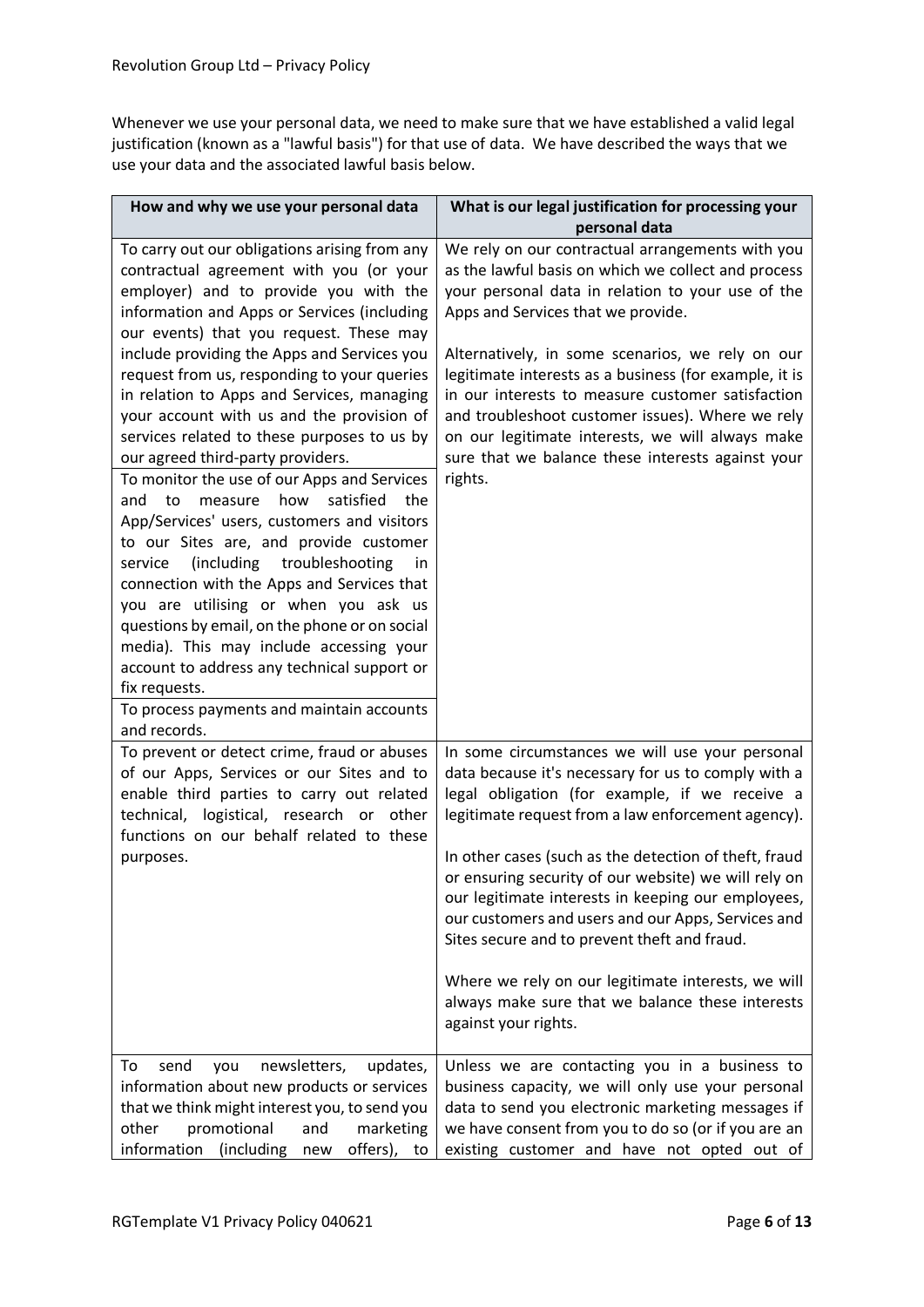| conduct prize draws, competitions and other<br>promotions via email, telephone or post.<br>To measure or understand the effectiveness        | receiving marketing materials). We will only ever<br>rely on your consent to pass your personal data to<br>third parties for their own marketing purposes.                                                                                                                                                                                               |
|----------------------------------------------------------------------------------------------------------------------------------------------|----------------------------------------------------------------------------------------------------------------------------------------------------------------------------------------------------------------------------------------------------------------------------------------------------------------------------------------------------------|
| of advertising we serve to you and.                                                                                                          |                                                                                                                                                                                                                                                                                                                                                          |
| To carry out market research or similar<br>surveys.                                                                                          | In some cases, we will rely on our legitimate<br>interests to send these types of communication (our                                                                                                                                                                                                                                                     |
| To pass your personal data to selected third<br>parties, who may contact you for their own<br>marketing purposes.                            | legitimate interest in marketing and advertising our<br>products). Where we rely on our legitimate<br>interests, we will always make sure that we balance<br>these interests against your rights.                                                                                                                                                        |
|                                                                                                                                              | You can amend your preferences or opt out from<br>communications<br>marketing<br>by<br>using<br>the<br>unsubscribe links within our marketing messages, or<br>by contacting us using the contact details in the<br>'How to contact us' section below.                                                                                                    |
| To find out more about the visitors to our                                                                                                   | We have a legitimate interest to make sure that we                                                                                                                                                                                                                                                                                                       |
| Sites and our customers as a whole (and not<br>to find out more about you as an individual)<br>to ensure that the products and services that | are providing you with the information that we think<br>is most relevant to you.                                                                                                                                                                                                                                                                         |
| we offer are most likely to interest the<br>visitors to our Sites and customers.<br>We may use cookies or other similar tracking             | Where we rely on our legitimate interests, we will<br>always make sure that we balance these interests<br>against your rights.                                                                                                                                                                                                                           |
| technology to do this.                                                                                                                       | We will not place cookies on your device unless you                                                                                                                                                                                                                                                                                                      |
|                                                                                                                                              | have told us that you are happy for us to do so. For                                                                                                                                                                                                                                                                                                     |
|                                                                                                                                              | information on how we use cookies, please see the<br>'Personal data we may collect from you and how we                                                                                                                                                                                                                                                   |
| We may record calls you make to us and will                                                                                                  | collect it' section above.<br>We use data in this way for a variety of reasons. It                                                                                                                                                                                                                                                                       |
| use this data for training and quality<br>assurance purposes (where your call is<br>recorded, we will tell you in advance).                  | may be pursuant to a legal obligation and it is also in<br>our legitimate interests to review call recordings for<br>quality control purposes.                                                                                                                                                                                                           |
| To notify you about changes to our Apps and                                                                                                  | We rely on our contractual arrangements with you                                                                                                                                                                                                                                                                                                         |
| Services and terms and conditions.                                                                                                           | as the lawful basis for this processing. In some cases,<br>we rely on our legitimate interests as a business to<br>send you these updates. Where we rely on our<br>legitimate interests, we will always make sure that<br>we balance these interests against your rights.                                                                                |
| To carry out a recruitment process.                                                                                                          | We have a legitimate interest to process your<br>personal data as part of a recruitment process that<br>you have applied for, or that we (or one of our<br>suppliers) have identified you as a possible<br>candidate for. Where we rely on our legitimate<br>interests, we will always make sure that we balance<br>these interests against your rights. |
| For administrative or business purposes,                                                                                                     | We have a legitimate interest to respond to your                                                                                                                                                                                                                                                                                                         |
| where you contact us for a particular reason                                                                                                 | contact for the purposes of administering our                                                                                                                                                                                                                                                                                                            |
| other than those set out above, such as to                                                                                                   | business. Where we rely on our legitimate interests,                                                                                                                                                                                                                                                                                                     |
| report problems with our website.                                                                                                            | we will always make sure that we balance these<br>interests against your rights.                                                                                                                                                                                                                                                                         |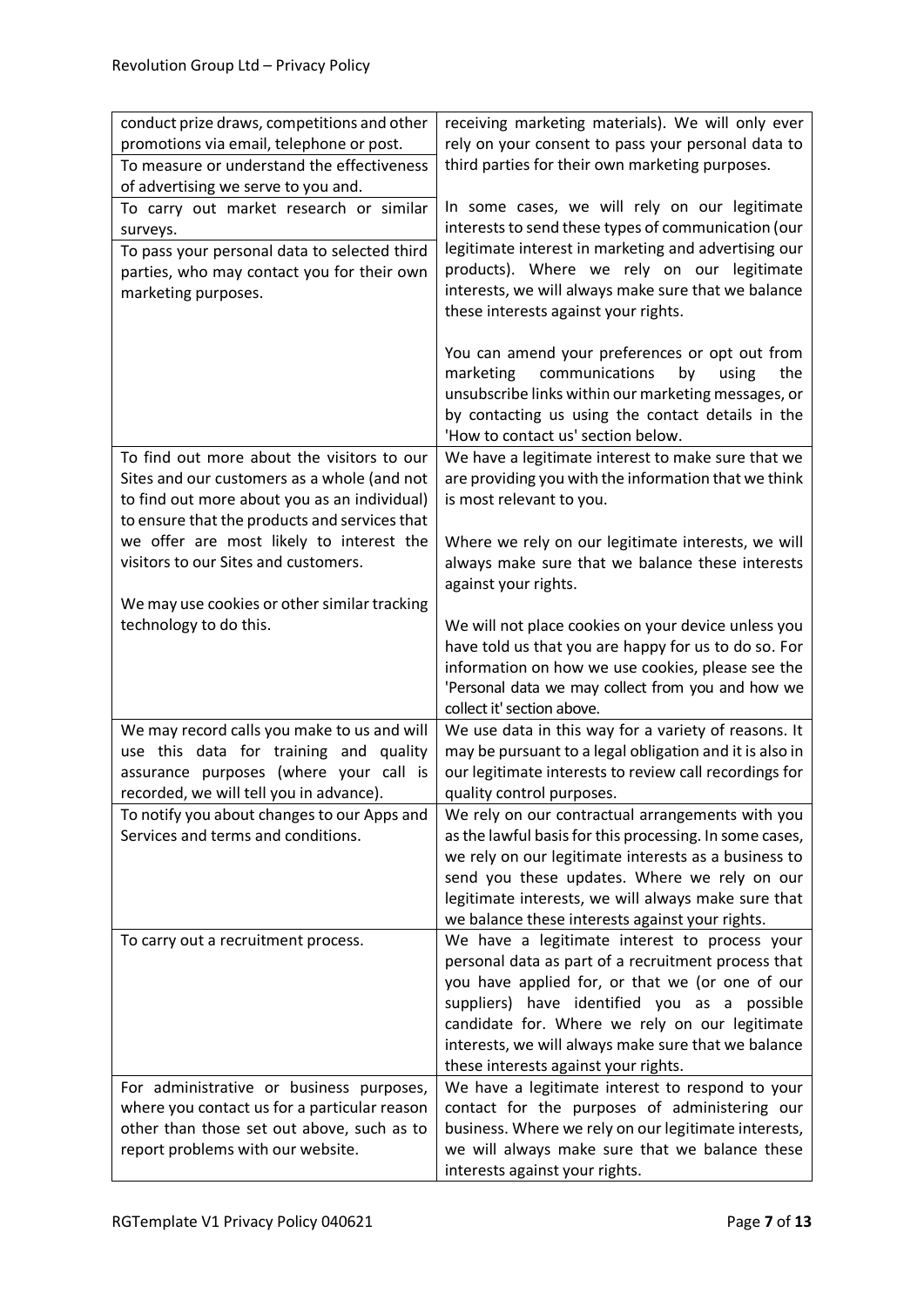# **Our use of aggregated data**

We may also collect, use and share aggregated data (i.e. so we can't identify you) such as statistical or demographic data to establish statistics about the behaviour of users of our Apps and Services (as a whole, not about individuals). We may also use aggregated location data to identify trends and to provide information to third parties. This aggregated data may be derived from personal data for which we are a data controller or a data processor.

We may use this aggregated data internally to improve and develop our Apps and Services, display this information publicly or provide it to others for our commercial benefit. However, we do not disclose any personal data that may identify you unless you expressly ask us to as part of the Services. For example, we may use location data to determine that accident rates are higher in certain areas, that particular machinery seems to break down more than others in certain areas or to establish that certain wildlife is present in an unexpected area.

Aggregated data could be derived from your personal data but is not considered personal data in law as this data will not directly or indirectly reveal your identity. However, if we combine or connect Aggregated Data with your personal data so that it can directly or indirectly identify you, we treat the combined data as personal data which will be used in accordance with this privacy policy.

#### How we share your personal data

### **Our corporate group:**

We may share your personal data internally between the Revolution Group companies for the purposes of administering our relationship with you or for other reasons relating to the delivery of our Apps and Services to you (in particular if you engage us to provide multiple Services provided by different Revolution Group companies). For example, all the data that we process is stored on Revolution Group servers. In some instances we will rely on our contractual arrangements with you as the lawful basis to do this and in others we will rely on our legitimate interests to do so.

Whenever we transfer your personal data between companies within the Revolution Group, we always implement appropriate safeguards to protect your personal data.

We may also share your personal data with other Revolution Group companies for marketing and advertising purposes where you have given us your consent to do so.

# **Third party suppliers and service providers involved in our relationship with you:**

Like most businesses, we work with third party suppliers and service providers as part of the day to day operation of our business. Certain personal information may be shared with third parties, contractors and service providers who assist the Revolution Group to provide or to improve our Apps and Services. Some of these trusted suppliers will process your personal data on our behalf and provide services to us such as website hosting, delivery fulfilment (including our third party software developers) and taking payments on our behalf.

We will always make sure that we require them to meet agreed standards for the protection of your data and they will only ever be allowed to use the data in order to provide services to us and not for their own commercial purposes.

#### **Other scenarios in which we might share your personal data:**

RGTemplate V1 Privacy Policy 040621 **Page 8** of 13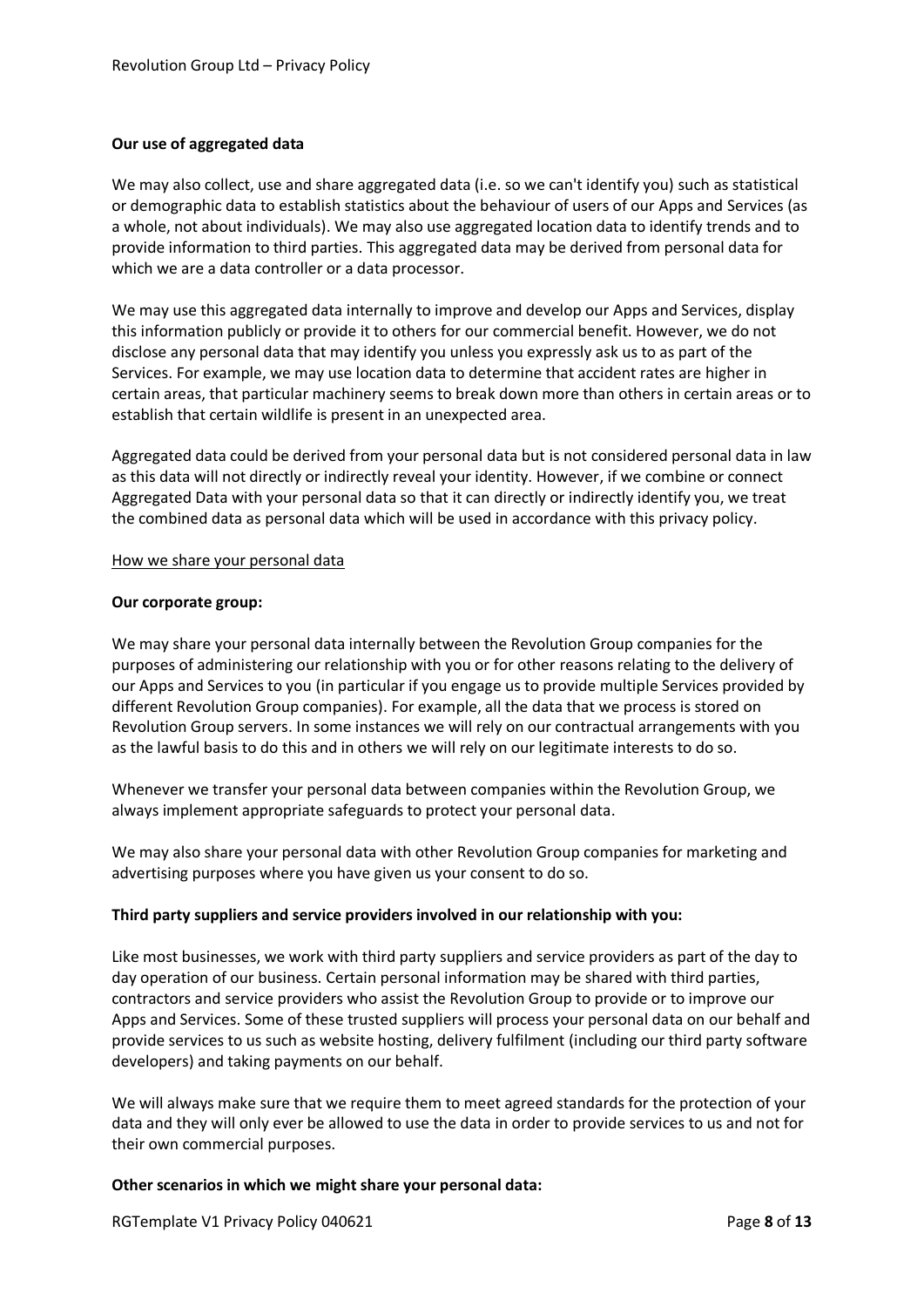- with our professional advisors including tax, legal or other corporate advisors who provide professional services to us and our wider corporate group.
- with analytics providers or search engines, including Google, that enable us to optimise and improve your website experience (for more information on our use of cookies and similar technologies, please see the 'Personal data we may collect from you and how we collect it' section above).
- with regulators, law enforcement or fraud prevention agencies, as well as our legal advisers, courts, the police and any other authorised law enforcement bodies, for the purposes of investigating any actual or suspected criminal activity or other regulatory or legal matters etc.
- in the event that we consider selling or buying any business or assets we will disclose your personal data to any prospective sellers or buyers of such business or assets.
- in the event of any insolvency situation (e.g. administration or liquidation).
- if we, or substantially all of our assets, are acquired by a third party, in which case personal data held by us about our members and customers will be one of the transferred assets.
- in order to enforce or apply our purchase terms, website terms of use or other terms and conditions in place between us.
- to protect the rights, property or safety of our employees, our customers, or others. This includes exchanging personal data with other companies and organisations (including without limitation the local police or other local law enforcement agencies) for the purposes of employee and customer safety, crime prevention, fraud protection and credit risk reduction.
- if we are under a duty to disclose or share your personal data in order to comply with any legal obligation or regulatory requirements, or otherwise for the prevention or detection of fraud or crime.

# **Security**

The security of your personal information is important to us and we have put physical, technical, operational and administrative strategies, controls and measures in place to help protect your personal data from unauthorised access, use or disclosure as required by law and in accordance with accepted good industry practice. We will always keep these under review to make sure that the measures we have implemented remain appropriate.

Please be aware that unfortunately (and as you will probably already know) internet transmissions are never completely private or secure. Although we will do our best to protect your personal data, we cannot guarantee the security of your data and any message or information you send using the Apps, Services or our Sites may be read or intercepted by others even if there is a special notice that a particular transmission is encrypted.

Where we have given you (or where you have chosen) a password which enables you to access certain parts of our Apps, Services or Sites you are responsible for keeping this password confidential and you should not share a password with anyone.

# Where your personal data may be processed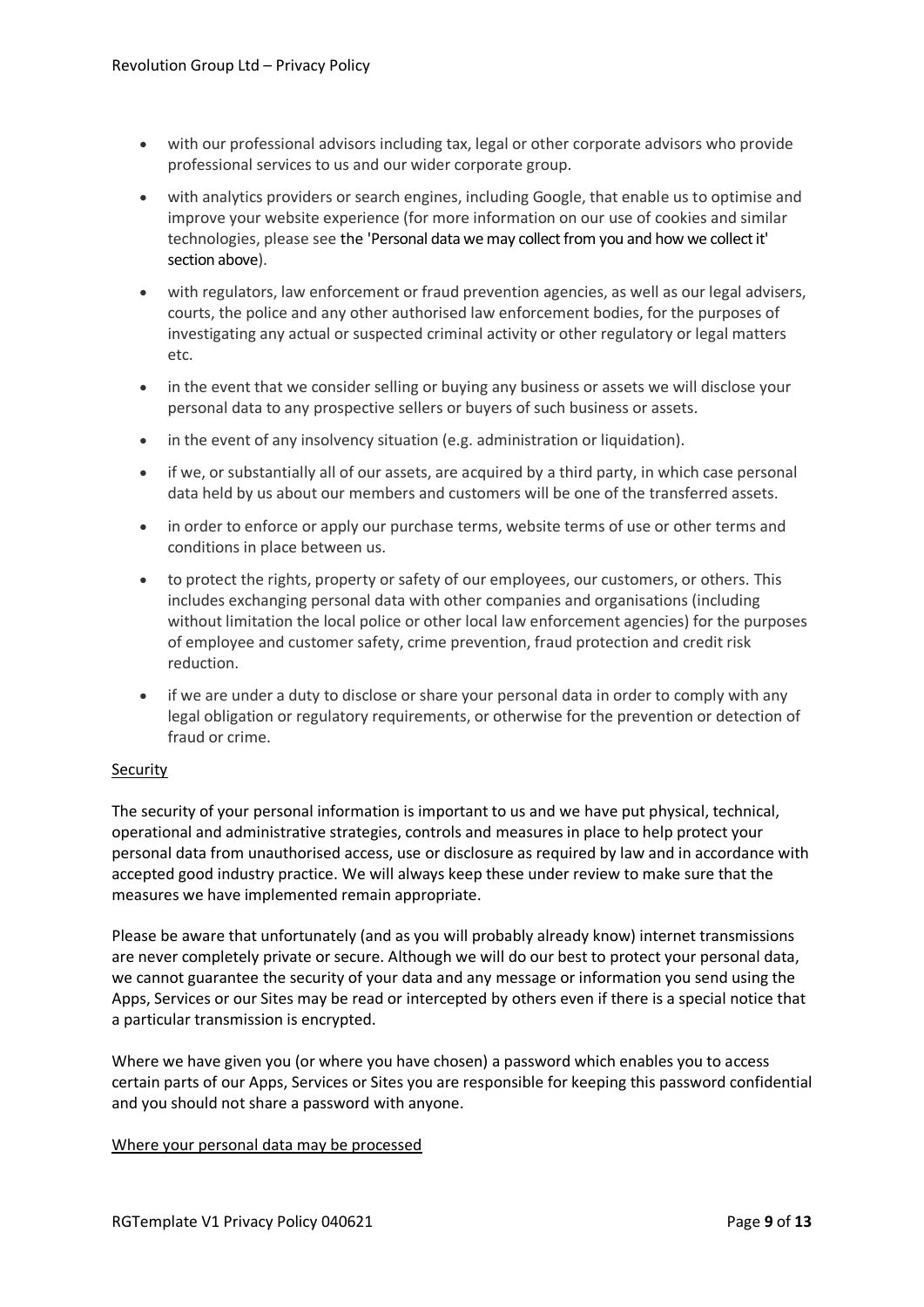All personal data that we process about you is stored on secure servers and in secure data centres in the UK and the European Economic Area ("EEA").

# Data Retention

The retention of data will be regularly reviewed and permanently deleted when it is no longer required to fulfil any potential legal obligation, fulfil our contract or agreements, resolve disputes or respond to enquiries (i.e. when we no longer need it in connection with our relationship with you). This retention period may depend on whether you are visiting our Sites or using our Apps and Services and on whether we need to retain your personal data in order to comply with applicable laws.

By law we have to keep basic information about our customers (including contact, identity, financial and transaction data) for six years after they cease being customers for compliance purposes.

In some circumstances we will anonymise your personal data (so that it can no longer be associated with you) for research or statistical purposes, in which we may use this information indefinitely without further notice to you.

### Your rights in relation to your personal data

You have a number of rights in relation to your personal data as set out below. If you would like to exercise any of those rights (or if you have any queries about this Privacy Policy or the way that we use your data, please email the relevant data controller for your personal data by using the contact details set out in the 'How to contact us' section below.

If your employer is the data controller for your personal data, we recommend that you get in touch with them directly. We will pass any request that we receive for which we are not the data controller to the data controller.

| <b>RIGHT</b>  | <b>DESCRIPTION OF RIGHT</b>                                                                                                                                                                                                                                                                                                                                                                                                                                                                                                                   |
|---------------|-----------------------------------------------------------------------------------------------------------------------------------------------------------------------------------------------------------------------------------------------------------------------------------------------------------------------------------------------------------------------------------------------------------------------------------------------------------------------------------------------------------------------------------------------|
| <b>Access</b> | A right to access personal data held by us about you                                                                                                                                                                                                                                                                                                                                                                                                                                                                                          |
| Rectification | A right to require us to rectify any inaccurate personal data held by us about<br>you                                                                                                                                                                                                                                                                                                                                                                                                                                                         |
| Erasure       | A right to require us to erase personal data held by us about you. This right will<br>only apply where (for example): we no longer need to use the personal data to<br>achieve the purpose we collected it for; or where you withdraw your consent if<br>we are using your personal data based on your consent; or where you object to<br>the way we process your data (in line with your right to object, below).                                                                                                                            |
| Restriction   | In certain circumstances, a right to restrict our processing of personal data held<br>by us about you. This right will only apply where (for example): you dispute the<br>accuracy of the personal data held by us; or where you would have the right to<br>require us to erase the personal data but would prefer that our processing is<br>restricted instead; or where we no longer need to use the personal data to<br>achieve the purpose we collected it for, but you require the data for the<br>purposes of dealing with legal claims |
| Portability   | In certain circumstances, a right to receive personal data, which you have<br>provided to us, in a structured, commonly used and machine-readable<br>format. You also have the right to require us to transfer this personal data to<br>another organisation, at your request                                                                                                                                                                                                                                                                 |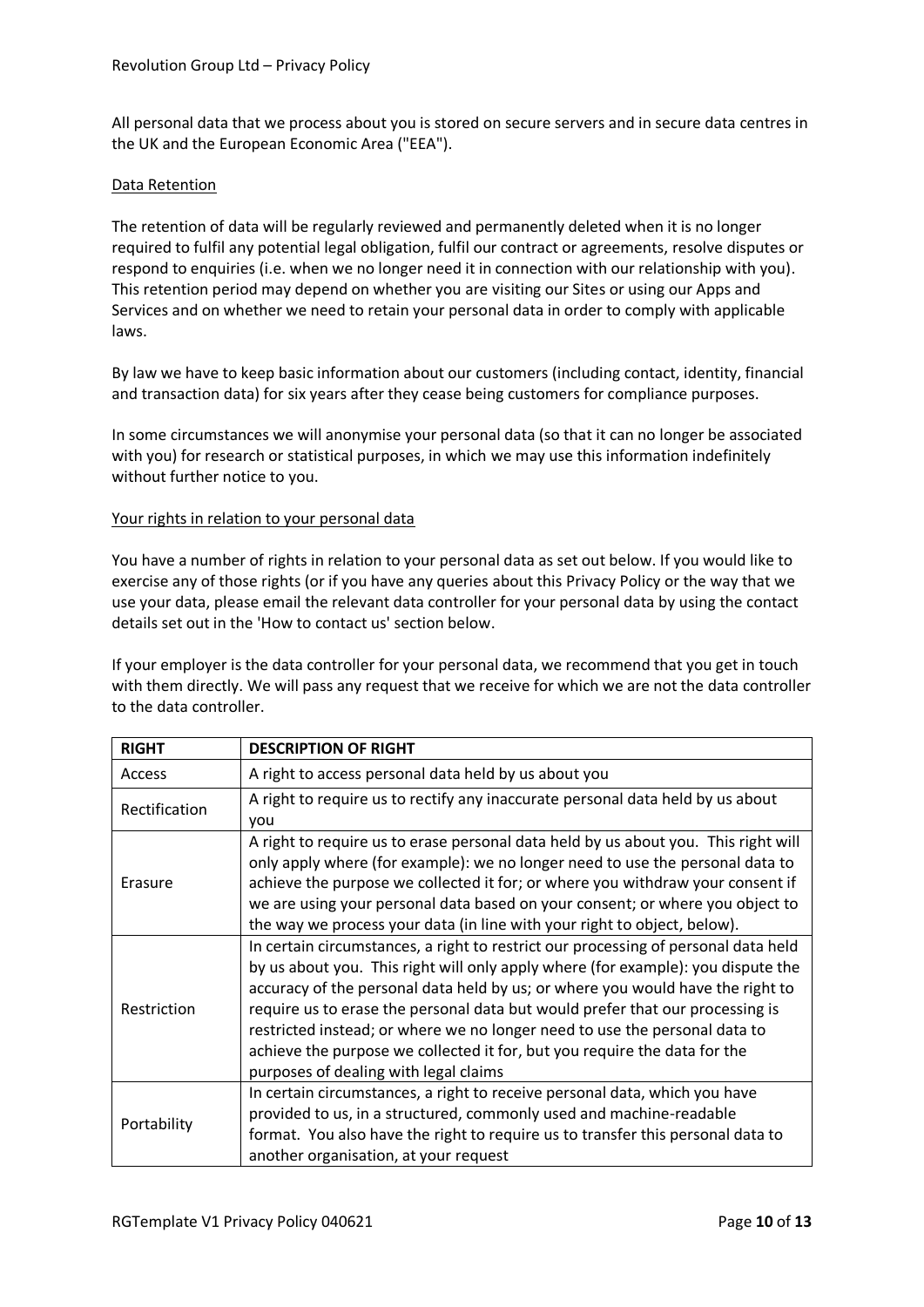| Objection                                                 | A right to object to our processing of personal data held by us about you where<br>the processing of such data is necessary for the purposes of our legitimate<br>interests, unless we are able to demonstrate, on balance, legitimate grounds<br>for continuing to process personal data which override your rights or which are<br>for the establishment, exercise or defence of legal claims |
|-----------------------------------------------------------|-------------------------------------------------------------------------------------------------------------------------------------------------------------------------------------------------------------------------------------------------------------------------------------------------------------------------------------------------------------------------------------------------|
| Not to be<br>subject to<br>automated<br>processing        | A right for you not to be subject to a decision based solely on an automated<br>process, including profiling, which produces legal effects concerning you or<br>similarly significantly affect you                                                                                                                                                                                              |
| Withdrawal of<br>consent and<br>objection to<br>marketing | A right to withdraw your consent, where we are relying on it to use your<br>personal data (for example, to provide you with marketing information about<br>our services or products). You can object to direct marketing at any time.                                                                                                                                                           |

# Third party websites

Our Apps, Services and Sites may contain links to and from the websites of our partner networks, affiliates and other external sites that are not operated by us. If you click on a third-party link, you will be directed to that third party's site. We strongly advise you to review the privacy policy and terms and conditions of every site you visit. We have no control over, and assume no responsibility or liability for the content, privacy policies or practices of any third-party sites, products or services. We may collect personal data that you share with third party sites through our services.

Our Apps, Services and Sites may sometimes include instructional videos. These videos are available on YouTube and are made available on our Apps, Services and Sites by our use of the YouTube API Service. When you click on these YouTube videos, you:

- agree to be bound by the YouTube terms of service which can be found here [\(https://www.youtube.com/t/terms\)](https://www.youtube.com/t/terms); and
- you acknowledge that your personal data will be processed by YouTube in accordance with Google's privacy policy which can be found here - [http://www.google.com/policies/privacy.](http://www.google.com/policies/privacy)

# Privacy Policy Changes

Although most changes are likely to be minor, we may change our Privacy Policy from time to time, and in our sole discretion. We encourage visitors and users to frequently check this page for any changes to our Privacy Policy.

This Privacy Policy was last updated on 4 June 2021.

# Queries or Complaints

We encourage you to contact us first if you have any queries, comments or concerns about the way we handle your data (our details are in the section immediately below). We will try to put things right.

However, if you are not satisfied with our handling of any request by you in relation to your rights or concerns, you also have the right to make a complaint to our lead supervisory authority, which is the UK's Information Commissioner's Office ("ICO"). You can contact the ICO at: (i) First Contact Team, Information Commissioner's Office, Wycliffe House, Water Lane, Wilmslow, SK9 5AF; (ii) 0303 123 1113; or (iii) via <https://ico.org.uk/>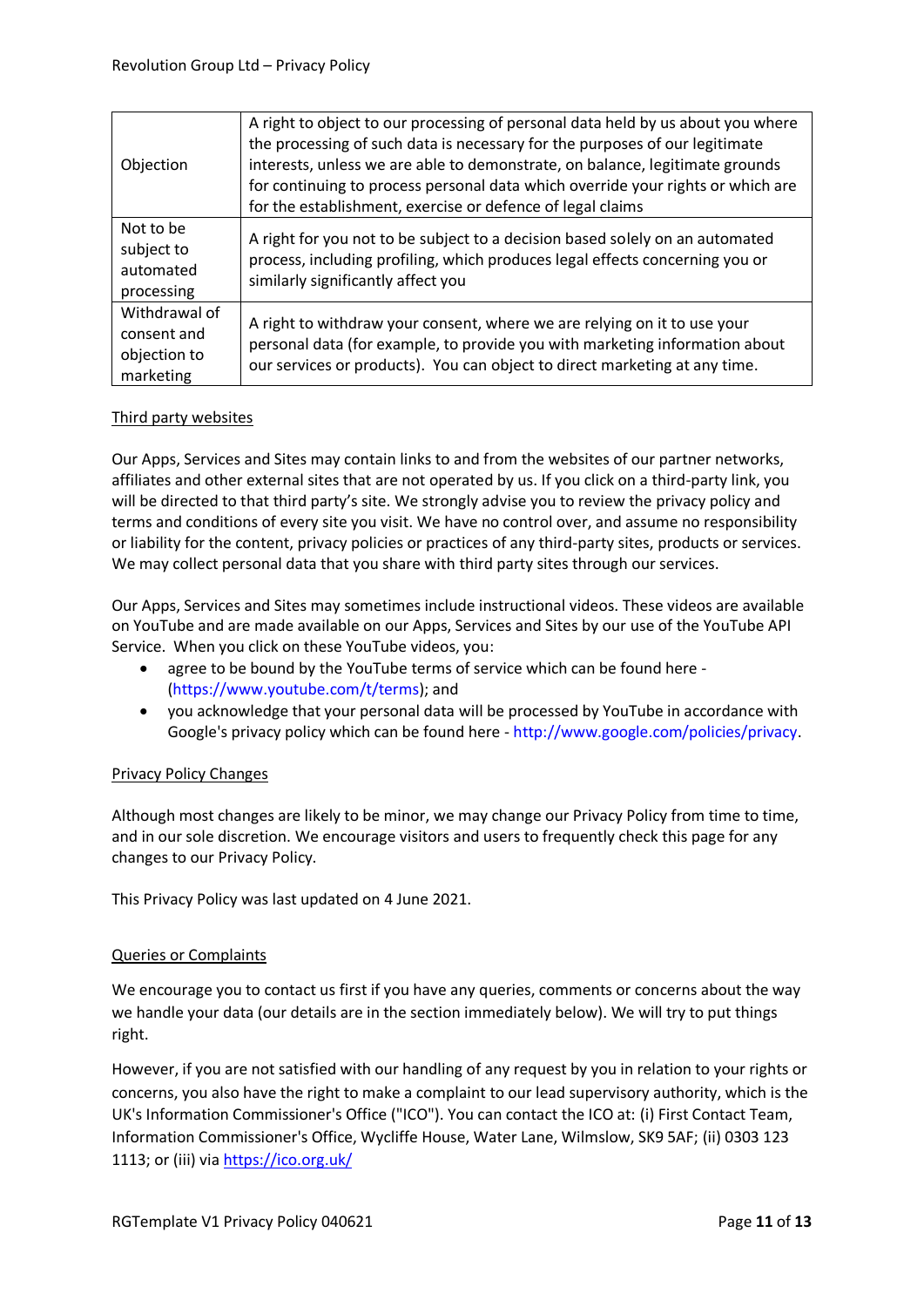#### How to contact us

• You can find contact details for each of our group companies below. If you aren't sure which group company you need to contact, or if your query or concern relates to our activities as a group, please use the details for Revolution Group Ltd set out immediately below:

### **Revolution Group Ltd**

Revolution Group Ltd *Ground Floor 1E, Witney Office Village Network Point Range Road Witney OX29 OYN*

Email: [info@revolutiongroultd.com](mailto:info@revolutiongroultd.com) *Tel: 0800 0281965*

• Individual group company contact details:

#### **Safety Revolution Ltd**

*Ground Floor 1E, Witney Office Village Network Point Range Road Witney OX29 OYN*

Email: [info@safetyrevolution.co.uk](mailto:info@safetyrevolution.co.uk) *Tel: 0800 0281965*

# **Rural Compliance Solutions Ltd**

*Ground Floor 1E, Witney Office Village Network Point Range Road Witney OX29 OYN*

Email: [info@ruralcompliance.com](mailto:info@ruralcompliance.com) *Tel: 0800 0281965*

#### **Meritcheck Ltd**

*Ground Floor 1E, Witney Office Village*